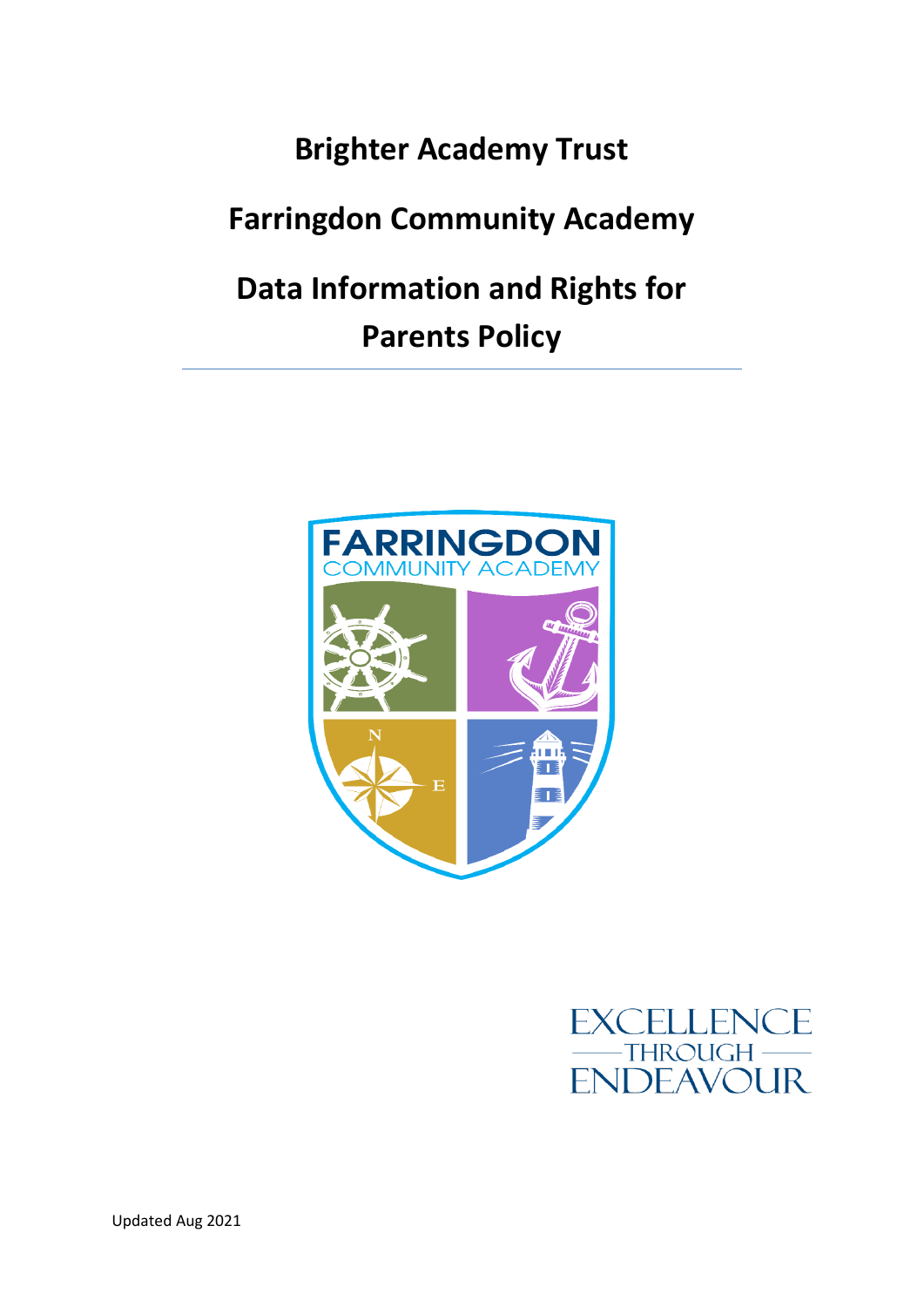#### **Introduction**

As an Academy we may use (process) your and your child's information (personal data) for all sorts of different reasons, for example, to register your child at the Academy, to contact you in an emergency, to provide your child with an education, to provide you with access to applications such as Classcharts, IPay etc.

By process we mean everything we do with your personal data from collection to deletion, for example, storing it, organising it, using it and sharing it with others. By personal data we mean both personal data and special categories of personal data. Personal data may include things like your name, address, an identification number or an online identifier. Special categories of personal data are data revealing your racial or ethnic origin, political opinions, religious or philosophical beliefs, trade-union membership, details of your health, sex life or sexual orientation, your genetic data and any biometric data that identifies you.

Whenever we process your personal data we must do so lawfully, fairly and in a transparent manner to comply with the General Data Protection Regulations (GDPR) and Data Protection Act 2018. This guide informs you of your rights under the GDPR. Full details of your rights are contained in Chapter III of the GDPR. If you would like to exercise any of your rights, have any questions or would like a copy of this information in a different format, for example, presented by icons, in large type, Braille or on audio CD please contact [GDPRenquiries@farringdonca.net](mailto:GDPRenquiries@farringdonca.net) or 0191 917 1500.

## Right to be Informed (what we must tell you)

**When we collect personal data from you ...** at the time we collect it we will provide you with our contact details (or those of our representative). We will also provide you with the contact details of our Data Protection Officer. We will tell you what we will do with your personal data, including sharing it with third parties and the legal basis for the processing. We do this by way of a privacy notice. In the unlikely event we need to transfer your personal data to a country that is not covered by the GDPR, we will let you know whether or not the European Commission has made a decision regarding the adequacy of that country's data protection practices. In the unlikely event we need to transfer your personal data to an international organisation we will provide you with details of the safeguards that have been put in place to keep your personal data secure. We will also tell you how long we will keep your personal data and what your rights are in relation to that data. These may include the right to have any errors in your personal data corrected, the right to have your personal data erased, the right to stop us processing your personal data and the right to object to us processing your personal data. Please note not all of these rights apply in all situations. We will provide you with specific information on which rights apply at the point we collect your personal data. Where we have asked for your consent to process your personal data we will also provide you with information on your right to withdraw consent at any time. We will tell you if providing your personal data is a statutory or contractual requirement and where you are obliged to provide your personal data. We will also tell you of the consequences of you not providing the data.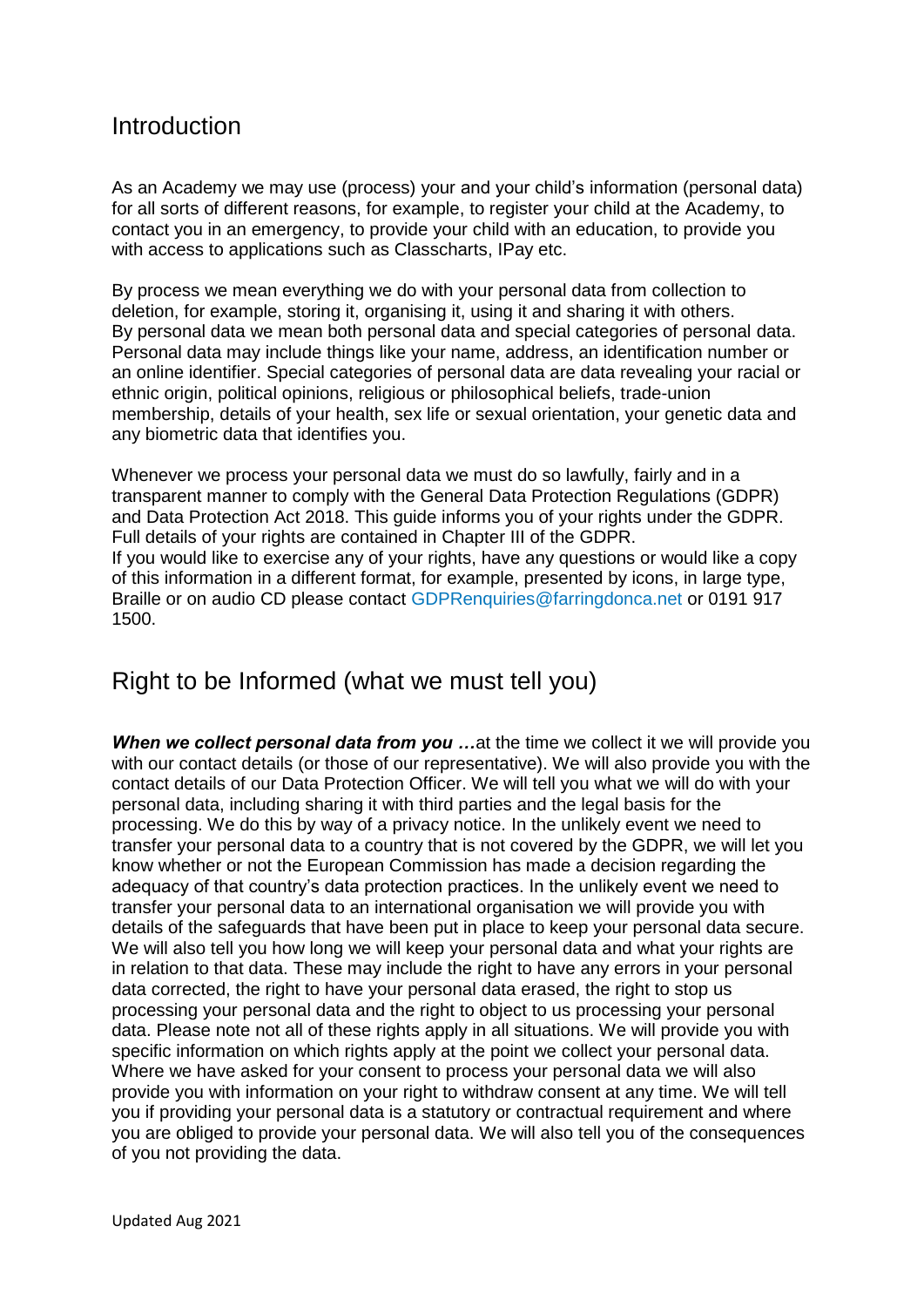We will inform you of any automated decision making, including profiling and what the consequences of that decision might be. We will also provide you with the contact details of a person who you can contact for an explanation of the decision. You will be able to inform that person of your point of view and ask them to revisit the decision in light of what you have told them.

If we would like to process your personal data for a reason other than that for which we collected it we will contact you before doing so. We will also provide you with any further information necessary to ensure the way we process your personal data is fair and transparent and inform you of your right to make a complaint to the Information Commissioner's Office (ICO).

We will usually provide this information in writing. This is known as a privacy notice. We may provide this information in combination with standardised icons in order to give a clear visual overview of the intended processing. In cases where you have already received this information we may not provide it to you.

*When we have received your personal data from someone other you…*in addition to the above information, we will let you know the categories of personal data, for example, whether we have received your name, an identification number, location data, an online identifier or information about your physical, physiological, genetic, mental, economic, cultural or social identity. We will also tell you who provided us with the information, including whether it came from a publicly accessible source.

We will provide this information to you in a reasonable period depending on the circumstances of the case and in all cases at the latest within one month of the date we received your personal data. If we intend to use your personal data to contact you we will provide this information at the point of first contact, at the latest. If we intend to disclose the information to a third party we will provide this information at the point we first disclose your personal data, at the latest.

There may be some circumstances in which we would not provide you with this information i.e. where providing this information proves impossible or would involve disproportionate effort, where obtaining or disclosing your information is laid down in law or where the personal data must remain confidential subject to an obligation of professional secrecy regulated by law, including a statutory obligation of secrecy. *Wherever we received your personal data from, the GDPR allows us to use it for archiving in the public interest, for scientific or historical research or for statistical purposes. You do, however, have the right to object to such processing. If we do use your personal data for any of these reasons we must keep it safe in accordance with the GDPR.* 

## Right of Access (to a copy of your personal data)

You can request a copy of your personal data by completing a written Subject Access Request addressed to the Business Manager at Farringdon Community Academy, Allendale Road, Farringdon, Sunderland, SR3 3EL.

The purpose of being able to access your personal data is so you can be aware of and verify the lawfulness of the processing.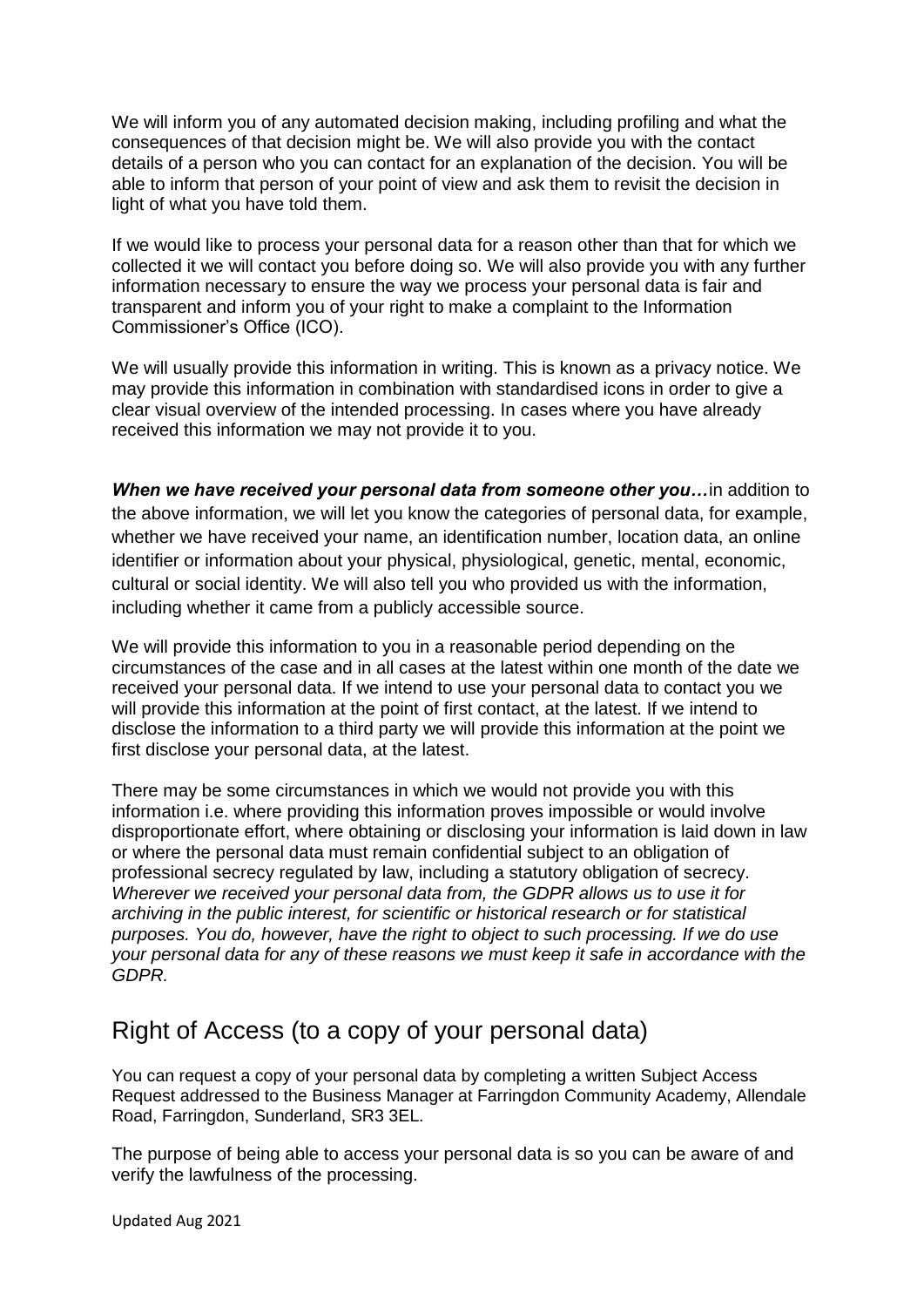On making a request we will need to confirm your identity and whether or not we hold your personal data. Where we do hold your personal data we will usually provide you with a copy. Where we hold a lot of information about you we may ask you to specify what information you would like us to provide. In addition to providing you with a copy of your personal data we will provide the following information:

1. The purposes of the processing;

2. The categories of personal data;

3. Who we have or will disclose your personal data to, in particular recipients in countries not covered by the GDPR or international organisations;

4. How long we will store your personal data for;

5. Whether you have the right to request your personal data be corrected if it is inaccurate;

6. Whether you have the right to request your personal data be erased;

7. Whether you have the right to request that we stop processing your data or to object to us processing your personal data;

8. Your right to make a complaint to the ICO;

9. Where we received your personal data from, if we did not receive it from you;

10. The existence of automated decision-making, including profiling, along with some meaningful information about the logic involved and the significance and possible consequences of such processing;

11. In the unlikely event we have transferred your personal data to a country that is not covered by the GDPR, we will let you know whether or not the European Commission has made a decision regarding the adequacy of that country's data protection practices. Where the European Commission has not made a decision regarding the adequacy of that countries data protection practices we will provide you with details of the safeguards that have been put in place to keep your personal data secure; and

12. In the unlikely event we have transferred your personal data to an international organisation we will provide you with details of the safeguards that have been put in place to keep your personal data secure.

We may not be able to provide you with a copy of your personal data where doing so would adversely affect the right and freedoms of others. For further information see our Subject Access Request Procedure.

## Right to Rectification

If we hold inaccurate personal data about you, you have the right to have it corrected. Taking into account the reason we are processing your personal data, you have the right to have incomplete personal data completed. This may include, for example, you providing a supplementary statement.

Where we have corrected your personal data we will notify any third parties we have disclosed the inaccurate data to unless it would be impossible or involve disproportionate effort. We will let you know who those third parties are on request.

N.B we do not have to change data just because you disagree with it, if that was the opinion of a professional at the time. But we are required to add a file note saying what you dispute.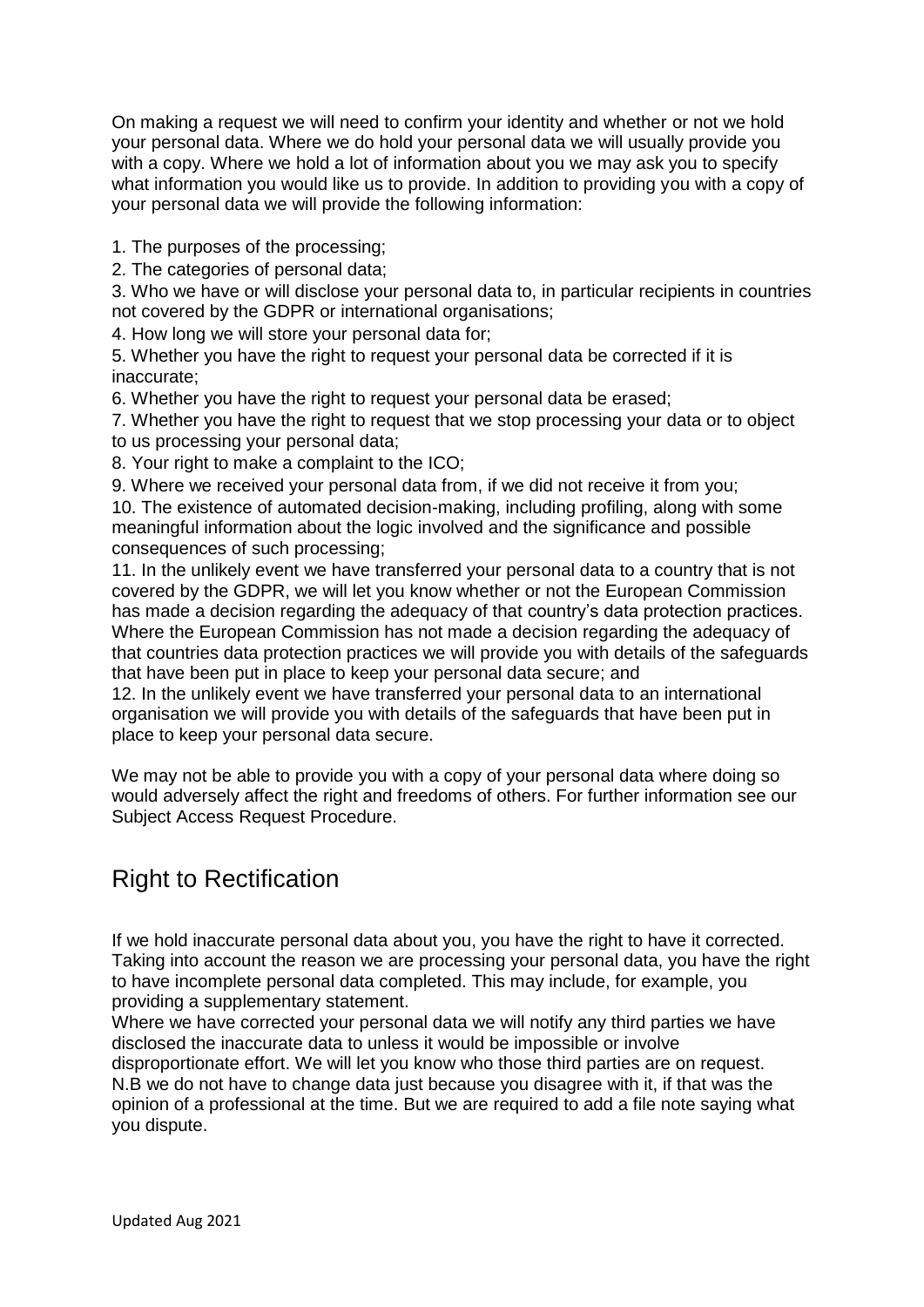## Right to Erasure ('right to be forgotten')

There are certain circumstances in which you have a right to have your personal data erased and certain circumstances in which you do not.

This right applies where:

1. It is no longer necessary for us to hold your personal data for the purposes we collected it;

2. Where our processing of your personal data was solely based on your consent and you have withdrawn that consent;

3. Where you object to the processing and there are no overriding legitimate grounds for the processing;

4. Where you object to the processing of your data for direct marketing purposes;

5. We have processed your personal data unlawfully;

6. We have to erase your personal data to comply with a legal obligation; or

7. We have collected a child's personal data in relation to the offer of information society (online) services.

Where we have disclosed the personal data to third parties we will inform them unless it would be impossible or involve disproportionate effort. We will let you know who those third parties are on request.

This right does not apply where we need to process your personal data:

1. To comply with a legal obligation;

2. For the performance of a task in the public interest or in the exercise of official authority;

3. For public health reasons in the public interest;

4. For archiving purposes in the public interest, scientific or historical research or statistical purposes, where erasing the data would make it impossible or seriously affect our ability to achieve the aims of the processing; or

5. To take legal action or defend legal claims.

#### Right to Restriction of Processing

In certain circumstances you have the right to stop us from further processing your personal data. This right applies where:

1. You challenge the accuracy of the personal data. In such cases we will stop processing your personal data until we have confirmed it is accurate;

2. Our processing is unlawful and you choose to restrict processing rather than have us erase your personal data;

3. Where we no longer need the data and intend to delete it but you ask us to keep it for the establishment, exercise or defence of a legal claim; or

4. Where you have objected to the processing of your data and are awaiting a decision on whether the legitimate grounds we have claimed for the processing override yours.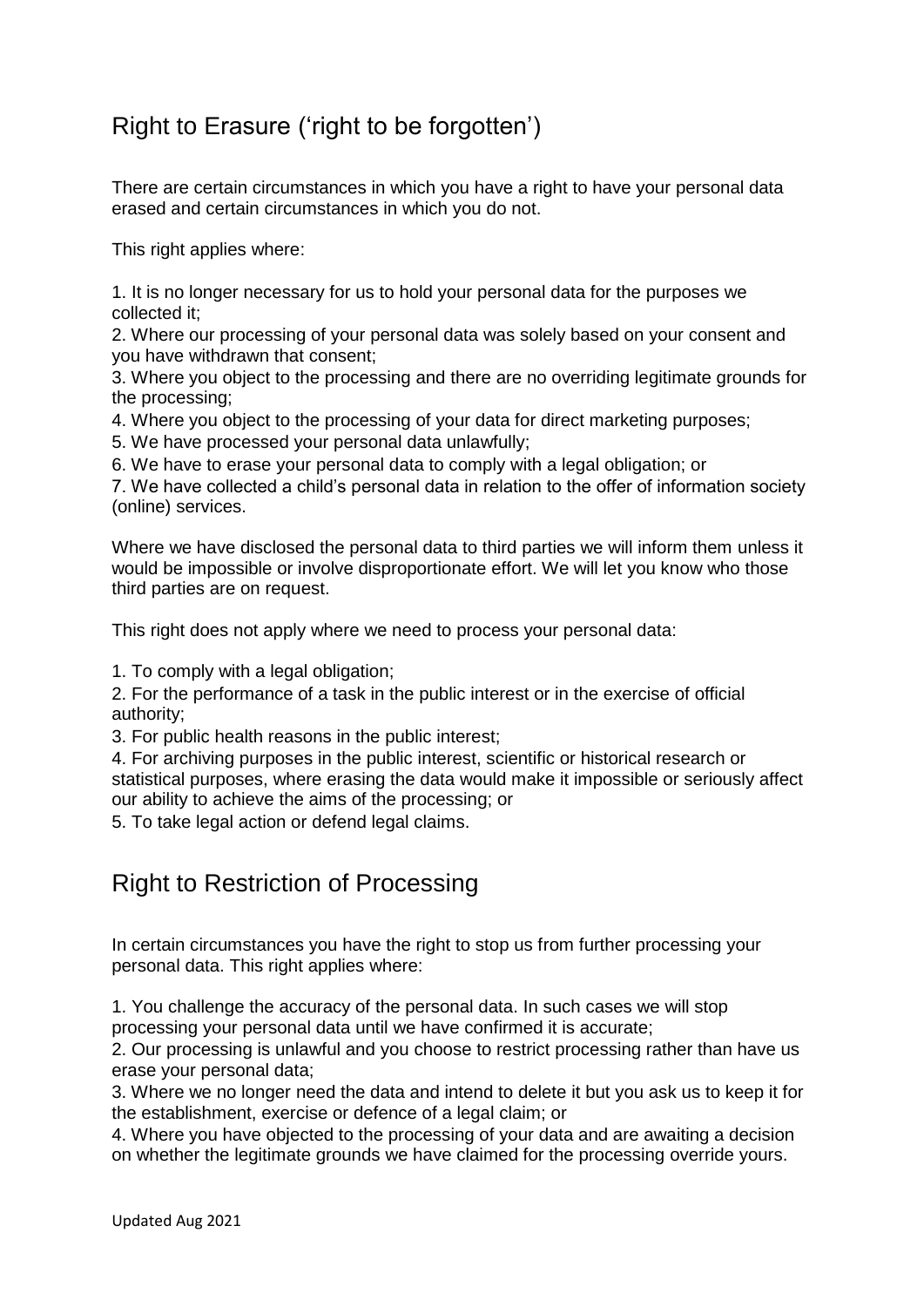Where we have disclosed the personal data to third parties we will inform them unless it would be impossible or involve disproportionate effort. We will let you know who those third parties are on request.

With the exception of storing your personal data if we have agreed to restrict processing we will only process the data with your consent or for the establishment, exercise or defence of legal claims or for the protection of the rights of another person or for reasons of important public interest or UK law.

We will inform you inform you before the restriction of the processing is lifted.

## Right to Data Portability

The right to data portability enables you get a copy of your personal data in a commonly used machine readable format for your own use, for example, to transfer to another service provider or organisation. Where technically possible you have the right to have the data transferred directly to another service provider or organisation.

This right applies in cases where you have provided the personal data, the processing is based on your consent and carried out by automated means.

## Right to Object

You have the right to object to the processing of your data in relation to a task we are undertaking in the public interest or in the exercise of official authority. Where you do object we will stop processing your data unless we are able to demonstrate compelling legitimate grounds for the processing which override your interests, rights and freedoms or we need to process the information to establish, exercise or defend a legal claim.

You have the right to object to the processing of your personal data for direct marketing, including profiling relating to direct marketing. Where you object to processing on this basis we will stop processing your personal data immediately.

You also have the right to object to the use of your personal data for scientific or historical research or statistical purposes on grounds relating to your particular situation, unless the processing is necessary for the performance of a task undertaken in the public interest.

## Right Not to be Subject to Automated Decision Making

This right provides a safeguard against a potentially damaging automated decision, including profiling, being made about you without human intervention; in cases where the decision produces a legal of similarly significant effect. We will notify you of any automated decision making of this nature. We will also provide you with the contact details of a person who you can contact for an explanation of the decision. You will be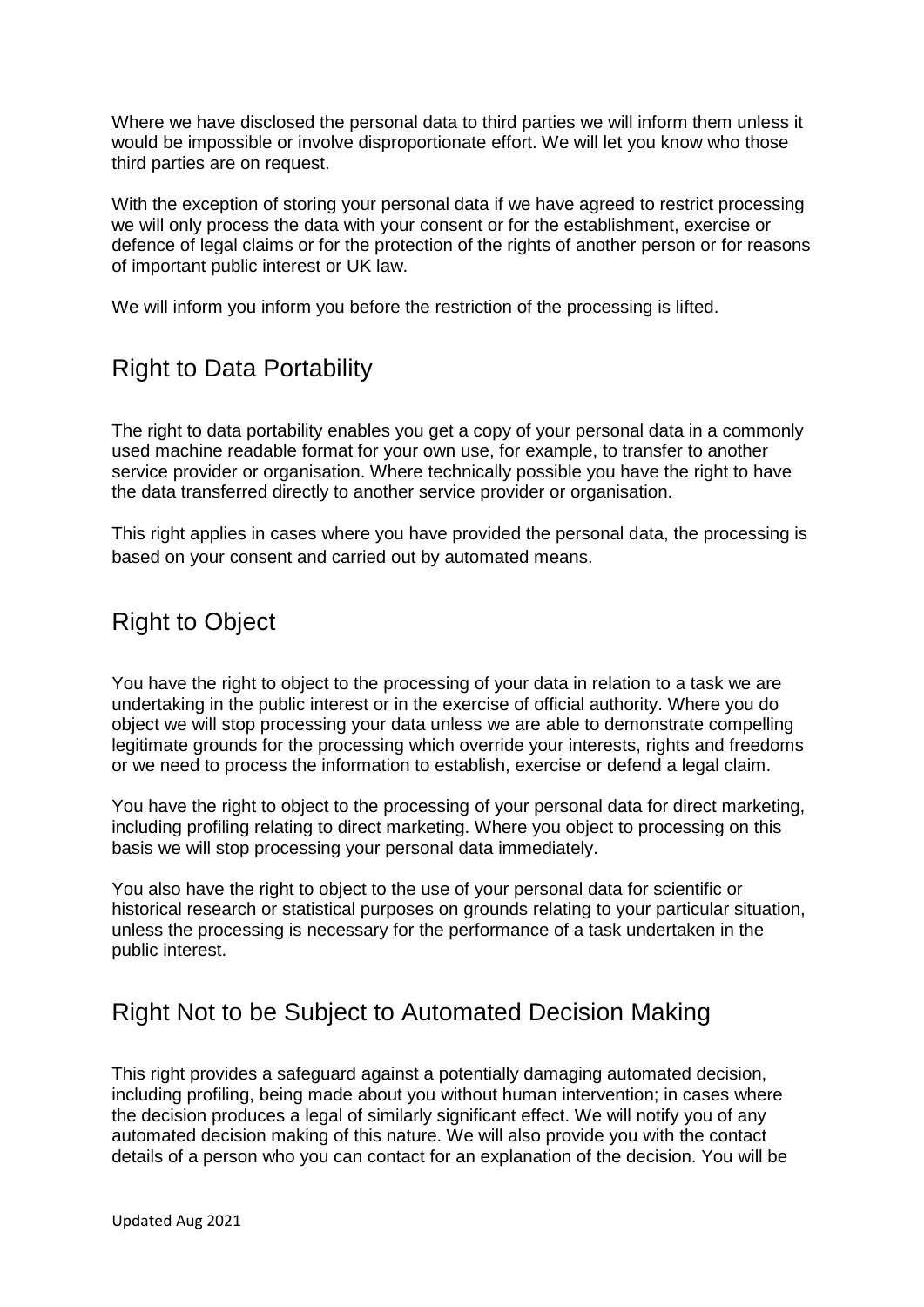able to inform that person of your point of view and ask them to revisit the decision in light of what you have told them.

This right does not apply if the decision is necessary for entering into or the performance of a contract, is authorised by law or you have consented to the decision being made by automated means.

### How we will Respond to your Request to Exercise your Rights

Where you make a request to exercise one of your rights detailed above we will need to confirm your identity and whether or not we hold your personal data. Where we do hold your personal data we will respond to your request without undue delay and in any event within one month of your request. We may need to extend the time period by a further two months depending on the complexity and number of requests. If we do need to extend the timescale we will inform you within one month of receiving your request and let you know the reason for the delay.

This service is free of charge, however, where we consider your request to be manifestly unfounded or excessive, in particular where it is a repeat request we may charge a reasonable fee taking into account the administrative costs of providing the information or communication or taking the action requested. We may also refuse to act upon your request.

## Notifying you of a Data Protection Breach

In the event we breach your data protection and that breach is likely to result in a high risk to your rights and freedoms we will notify you of the breach without undue delay. We will explain to you clearly and in plain language the nature of the breach and provide you with the contact details of our Data Protection Officer or other point of contact from whom you can obtain further information. We will explain the likely consequences of the breach and what we have done to address the breach and reduce the possible impact on you. We may also suggest things you may want to do to reduce the potential impact on you.

Where we have implemented technical or organisational measures, for example, used encryption software that would prevent the information being read or taken action to ensure the potential high risk to you is unlikely to materialise we may not inform you of the breach.

Where contacting you directly would involve disproportionate effort, for example, in cases where lots of people are affected we may issue a public communication or similar measure to ensure you are informed in an equally effective manner. while that is the case you do have the right to make further requests for your personal data following a reasonable passage of time to exercise your right to be aware of, and verify, the lawfulness of our processing.